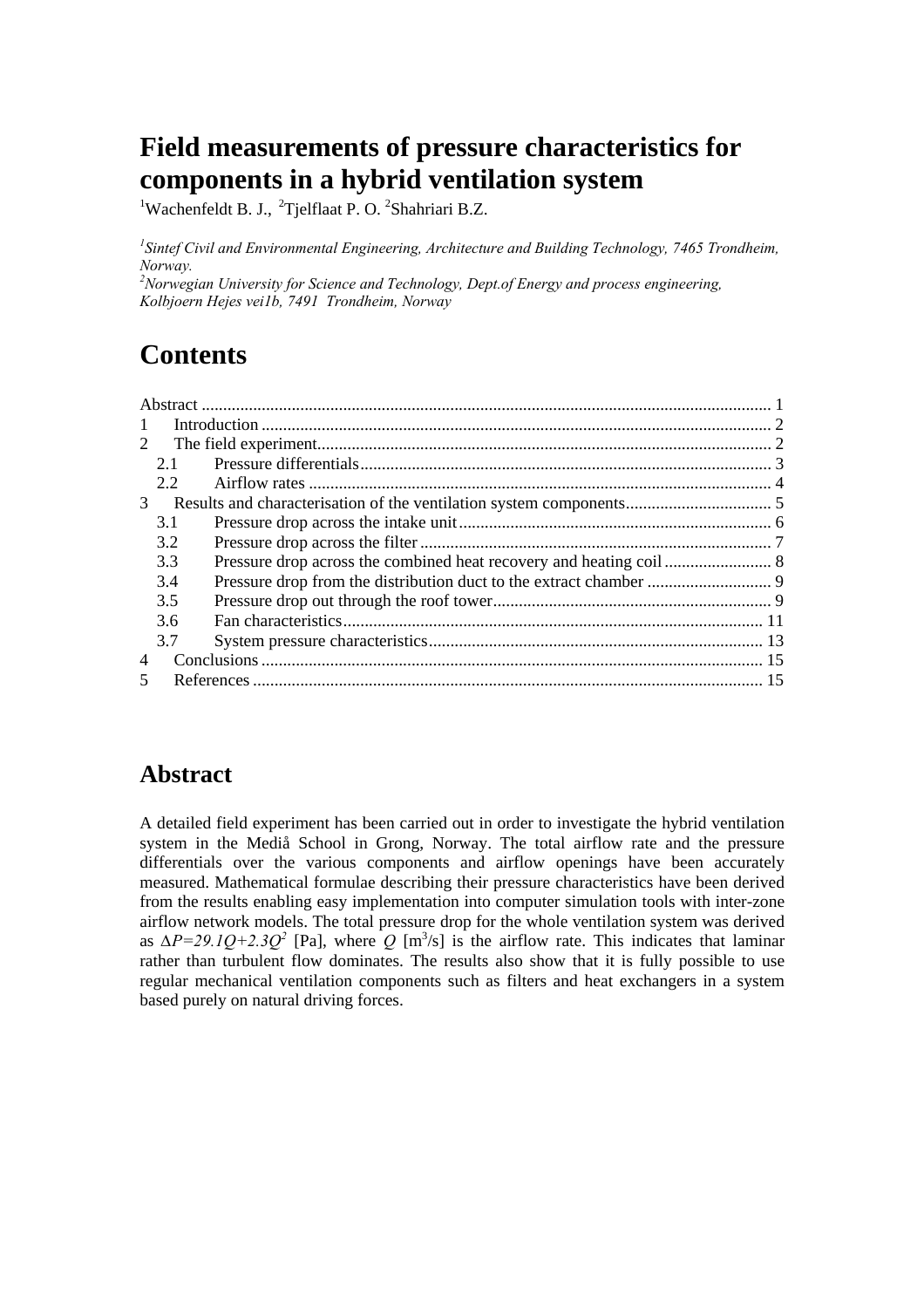## **1 Introduction**

Natural and hybrid ventilation has during the last decade experienced a renaissance in Europe. The penalty of electrical energy use in traditional mechanical ventilation and air conditioning is the main reason. Successful design of such ventilation systems requires knowledge about the pressure characteristics of components.

Components made for conventional ventilation systems can be applied in natural and hybrid ventilation systems. However, those components are until now not supplied with data for the low air velocities in natural and hybrid ventilation.

A field experiment was carried out in order to obtain accurate measurements of pressure differentials over all the components in the ventilation airflow path of the *Mediå School* in Grong, Norway (64.5 N; 12.5 E). The building has demand controlled displacement ventilation provided through utilisation of thermal buoyancy supported by an axial supply and extract fan.  $CO<sub>2</sub>$ -sensors placed in all the classrooms give input to the control algorithm controlling exhaust dampers placed in all the rooms and activating the fans when necessary. The building is a case study in the International Energy Agency - Energy Conservation in Buildings and Community Systems (IEA ECBCS) Annex 35: "Hybrid Ventilation in New and Retrofitted Office Buildings"[1].

## **2 The field experiment**

The main experiment was carried out during a 14-hour period from 16:00 on October 31 till 06:00 on November 1, 2002. The weather forecast was considered before selecting this period. Conditions during the experiment were ideal, with very low winds, only minor changes in outdoor temperature and no occupancy in the school.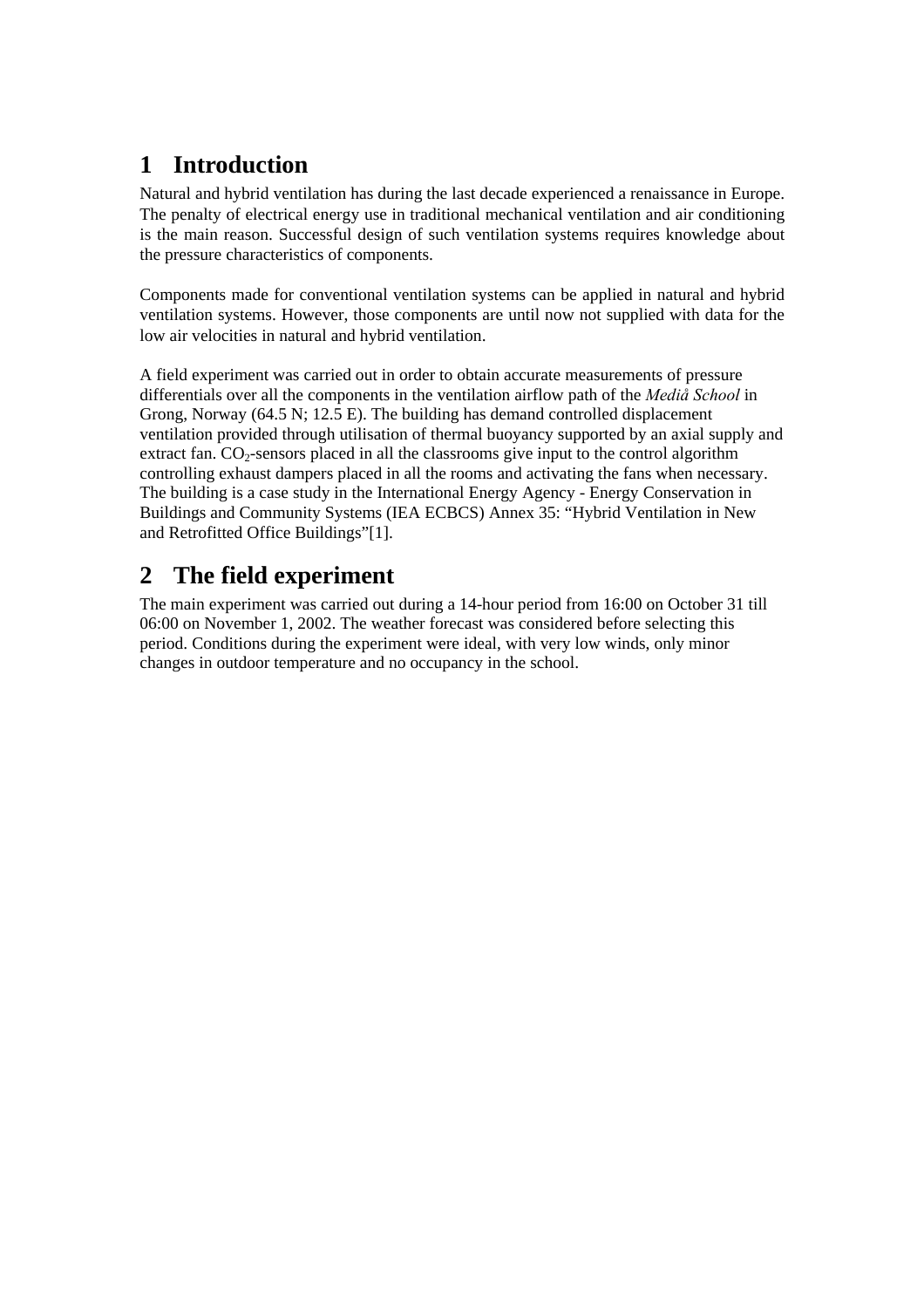

Figure 1 Components and measurement points in the ventilation system of the Mediå School.

#### **2.1 Pressure differentials**

Measuring very low pressure-differentials is not straightforward. Instruments available at the laboratory of Energy and Process Engineering, NTNU, were tested prior to the experiments. In order to avoid the risk of error and possible loss of accuracy associated with calibration of pressure transducers it was decided to apply pressure manometers directly. It was found that a combination between two types of manometers gave very good accuracy without any need for calibration. One was a classic sloping-manometer filled with alcohol and the other a heavy, stable manometer, here referred to as water manometer, with a very accurate reading-scale (±0.1 Pa). Both manometers are normally used in a laboratory environment in order to calibrate pressure transducers.

In the laboratory, the tubes connected to the manometers typically have an inner diameter of 1 mm. However, due to the tube-length needed in the field, problems with viscous friction and viscous damping in the tubes resulted in an unacceptable long response time when using this tube dimension. Initial testing and evaluation showed that increasing the inner tube diameter from 1 to 4 mm ensured an acceptable response time. This, as well as the installation of tubes and the other preparations made, is further described in [2].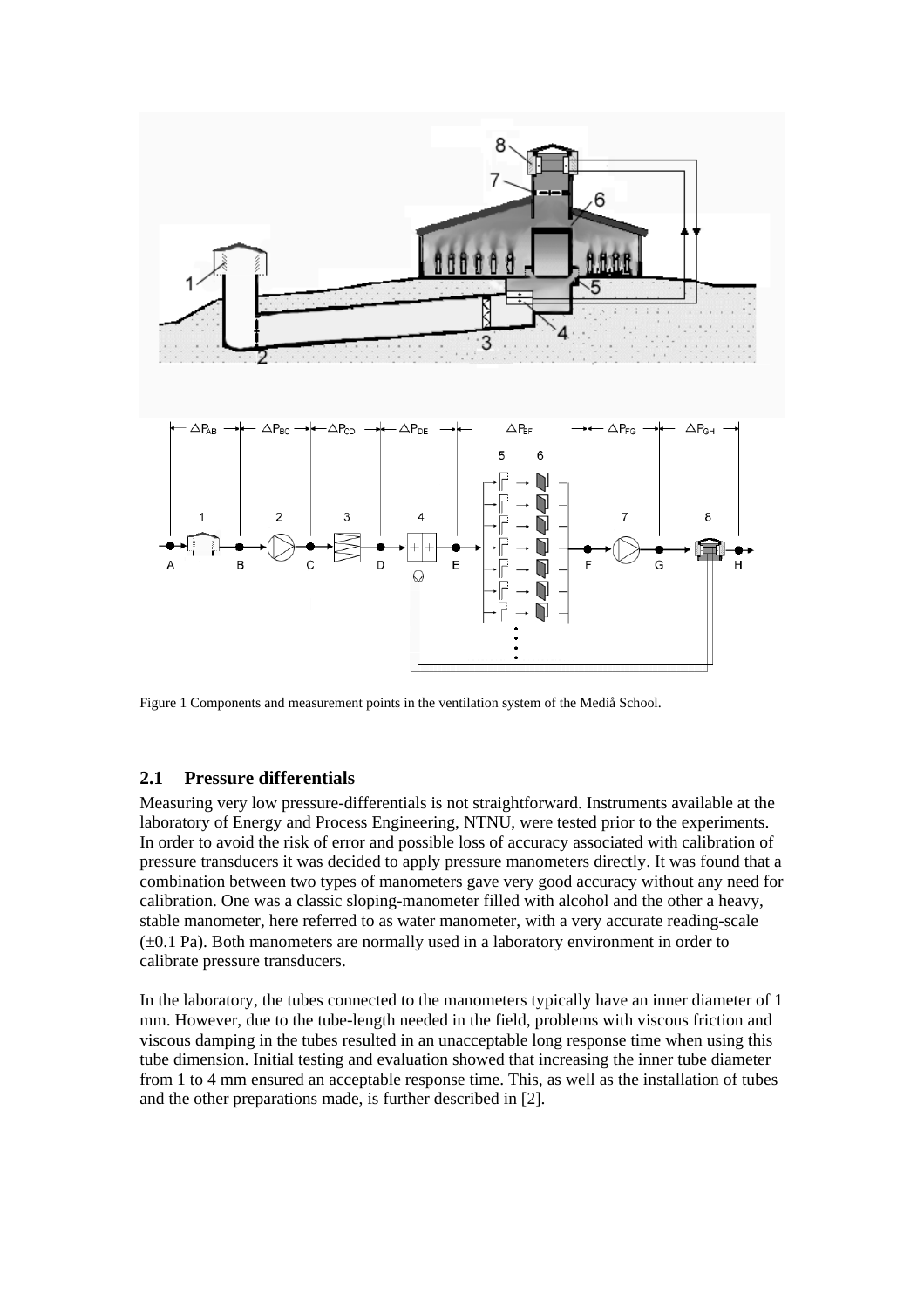

Figure 2 The water manometers were properly cleaned with distilled water prior to the field experiments (left). The manometers were used in combination with classic sloping manometers (right). One couple of manometers was placed in the extract chamber, and a second in the embedded distribution duct.

### **2.2 Airflow rates**

It soon became clear that accurate measurement of the volumetric flow rate would be a more difficult task than that of measuring pressure differentials. Based on the assumption that the continuous fins would act as flow-directors at the entrance of the heating coil (point 5 in Figure 1), the following method was attempted:

Three of the four heating coils installed in parallel were tightened with plastic. The entrance of the remaining coil, which had an opening area of approximately 1  $m<sup>2</sup>$  was divided into 100 quadrants with exactly the same size.

The air velocity was then measured in the centre of each quadrant with a TSI Velocity Calc Plus velocity metre with accuracy of  $\pm 3\%$ . The measured velocity was then corrected for the actual temperature, and the airflow rate calculated as  $\sum V \cdot dA$ , where  $dA$  is the area of each quadrant.

The total time needed for the 100 measurements were 10 minutes. By repeating this method six times under nearly invariable conditions i.e. constant fan power and nearly constant temperatures, it was found that all the results differed by less than  $\pm$  1.12% from the mean value. This indicates a very high accuracy if one disregard possible systematic errors.



Figure 3 The combined heat recovery- and heating coil, with the main flow direction indicated (left). Coils number 2,3 and 4 were tightened with plastic for all except one measurement. 100 quadratic elements with identical surface area were sketched under coil number 1 (right). The velocity was then measured at the centre of each element.

However, in order to find the maximum airflow rate, one measurement was done with all the four parallel coils fully open and fans running at 100%. The same method was used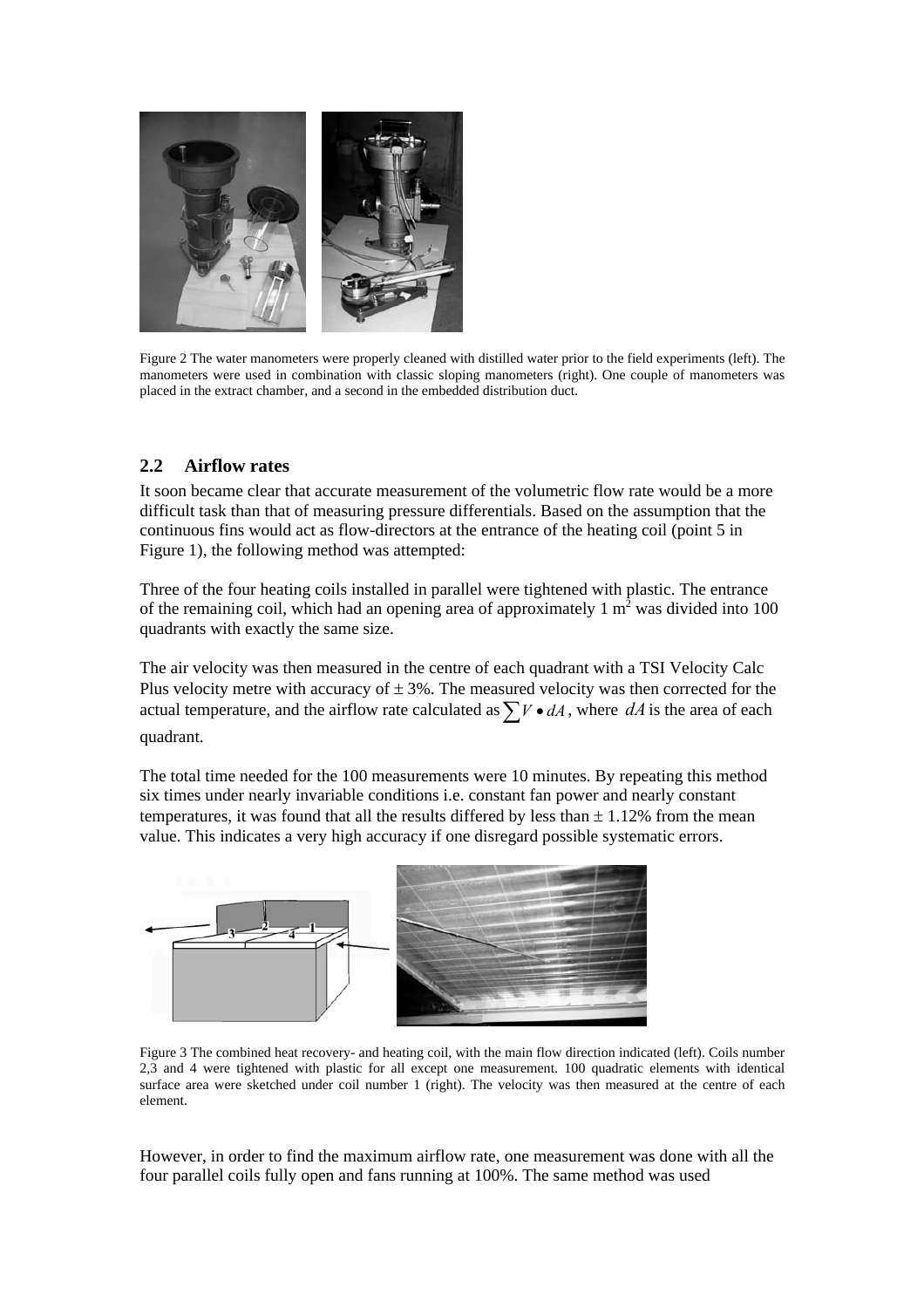measuring 100 velocities for each coil and calculating  $\sum V \cdot dA$ . After having carried out the measurements for each of the four coils, the process was repeated for the coil number one. The difference was less than 1% between the airflow rate measured the first and the second time.

However, the airflow rate differed considerably for the different coils, with the lowest rate observed for element number 1 in Figure 3. For coil number 2,3 and 4, the air flow-rate was 1.33, 1.83, and 1.40 times higher respectively. The reason is probably that the coils are placed perpendicular to the flow direction. Due to the Bernoulli effect, element number 1 in Figure 3 will experience a pressure reduction at the entrance, limiting the airflow. At the same time, element number 3 will experience pressure reduction at the exit of the coil, increasing the airflow rate here.

### **3 Results and characterisation of the ventilation system components**

The general accuracy is considered to be within  $\pm$  0.5 Pa for the measured pressure differentials. Exceptions are measurements over the inlet vents in the inlet tower, as well as the combined outlet vents and heat recovery coil in the roof tower due to risk of wind influence. Based on the environmental conditions during the measurements, accuracy for these is considered to be within  $\pm$  1.5 Pa.

Disregarding possible systematic errors it is assumed that the airflow rate lies within  $\pm$  5% of the measurements. This is based on comparison between repeated measurements under invariable conditions as described in page 4 together with the accuracy of the instrument used  $(\pm 3\%)$ . When considering systematic errors the inaccuracy is higher however.

One measurement was done with the coil area fully opened and at maximum fan power. Measuring the air flow rate over all the four coil-units instead of one actually represents a change in method, and the possible systematic error mentioned above has to be taken into account. In addition, influence due to the direction of the flow will occur, see page 4, and this reduces accuracy even further. Thus  $\pm 20\%$  accuracy is assumed for this measured value.

All the curves have error bars, representing the inaccuracy, but note that the error bars for the pressure differentials in normal cases are so small that they are completely covered by the measurement points.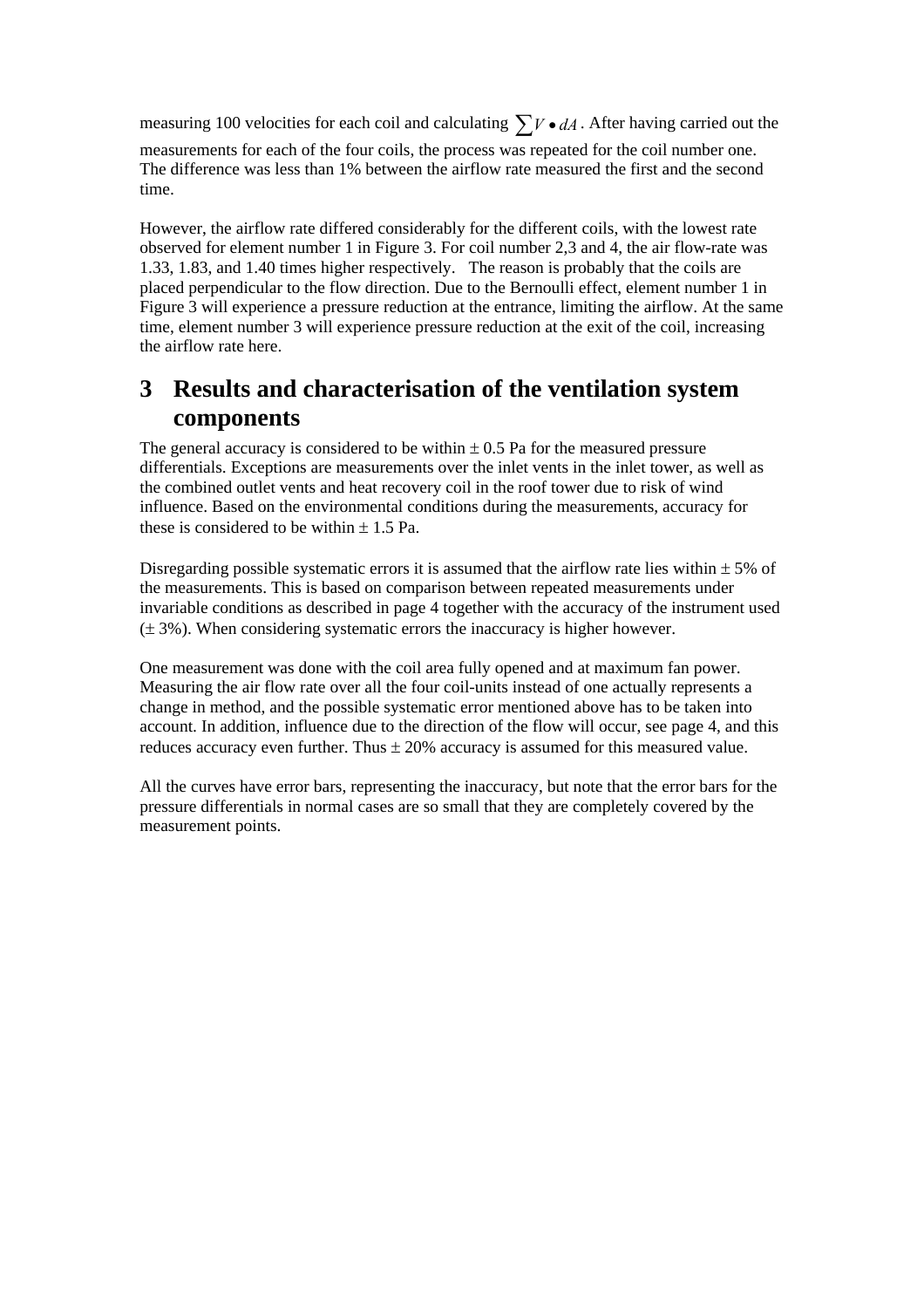#### **3.1 Pressure drop across the intake unit**



Figure 4 The pressure drop across the intake unit, consisting of the vents and openings in the intake tower.

Figure 4 shows the pressure drop over the inlet vents, and the openings in the inlet tower (point 1 in Figure 1). The inlet vents will dominate the flow resistance. They consist of square openings placed next to each other and equipped with a hatch that swings open due to the overpressure on its surface, preventing flow out of the tower in case of under-pressure. The weight of the hatches, as well as mechanical friction as they open, can therefore influence the resulting pressure differential over them.

At maximum airflow rate i.e. when *Q* is close to 2.5 m/s, the Reynolds number for each of these openings will be in the range 2000-4000, indicating that both viscous and turbulent effects can be expected.

As shown,  $\Delta p = 5Q$  seem to match the measurements well, and is proposed as an approximation for the characteristics. This indicates that viscous friction dominates over turbulent losses for this element.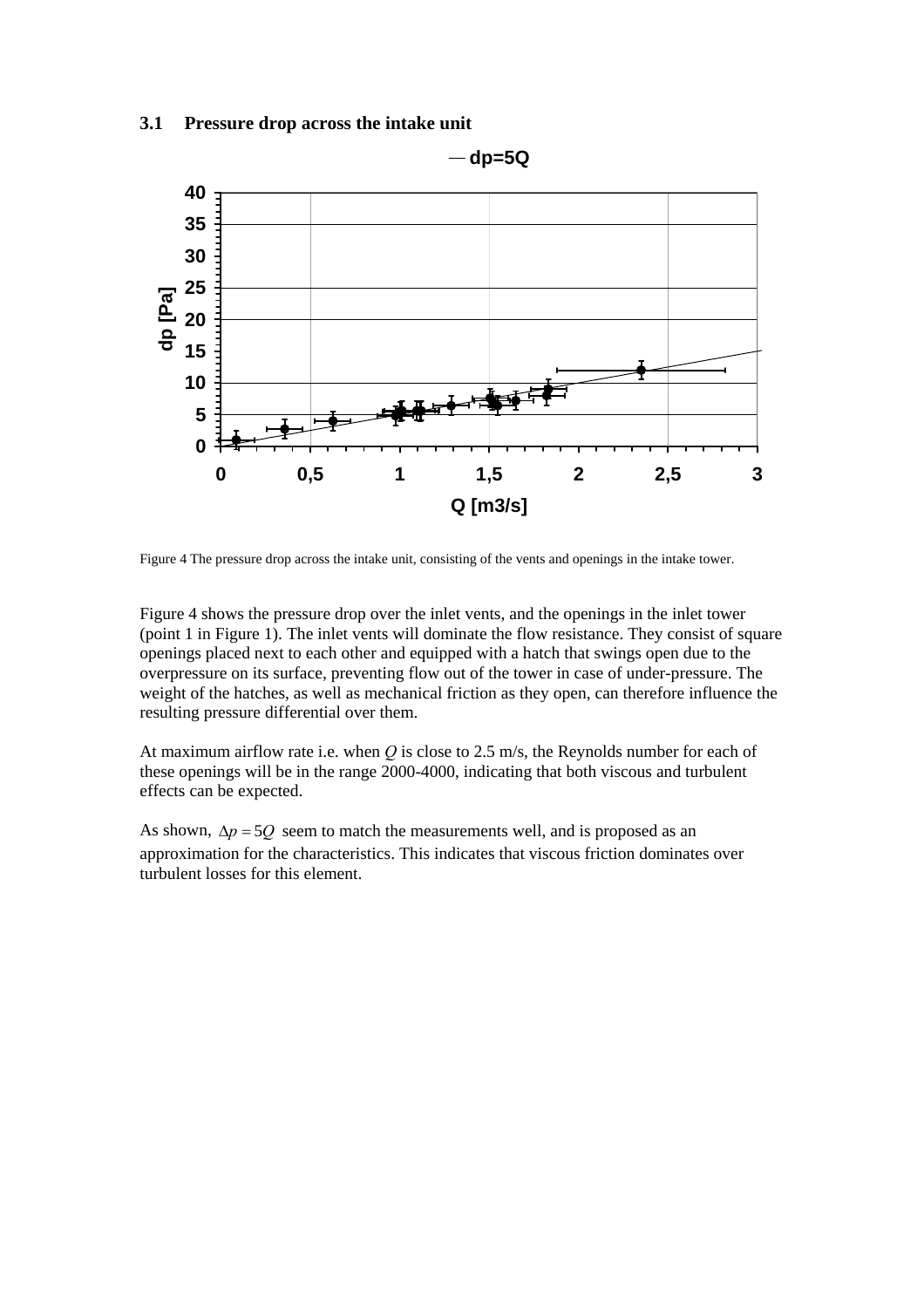#### **3.2 Pressure drop across the filter**



Figure 5 Pressure drop across the filter.

Figure 5 shows the pressure drop over the filter as a function of *Q*. Measurements matches the curve  $\Delta p = 7.3Q + Q^2$  perfectly for *Q* lower than 2.0 m/s. However, the measurement done at maximum airflow rate does not lie on this curve.

This can have two possible explanations. One is an error in the measurement of *Q*, as discussed above, so that Q should be close to 2.8 rather than 2.3 m<sup>3</sup>/s. The other is that there is a transition to turbulence for part of the flow through the filter somewhere between 2 and 2.3 m<sup>3</sup>/s, and a  $Q^2$  term should thus be added in order to match the measured point. This gives  $\Delta p = 7.3Q + 2Q^2$  for *Q* above 2.3m<sup>3</sup>/s.

The pressure differential for the other components at the maximum flow-rate of  $2.32 \text{ m}^3/\text{s}$ seems to correspond well to their characteristics, supporting the hypothesis of turbulent transition.

Unfortunately, filter characteristics for pressure drops below 20 Pa have not been found when investigating data-sheets provided by various manufacturers. The existence of such a transition phase thus remains to be proven e.g. by experiments in a laboratory environment. Such experiments would also increase the general knowledge about the pressure drop over filters at very low airflow velocities and thus be beneficial for designers of low-pressure ventilation systems.

Under normal conditions during the heating season, the maximum airflow rate in the school never exceeds  $1.5 \text{ m}^3$ /s since the fans are not allowed to operate at maximum speed due to noise problems. On hot days in summer, however, the heating coil and heat exchanger unit is bypassed in order to increase the airflow.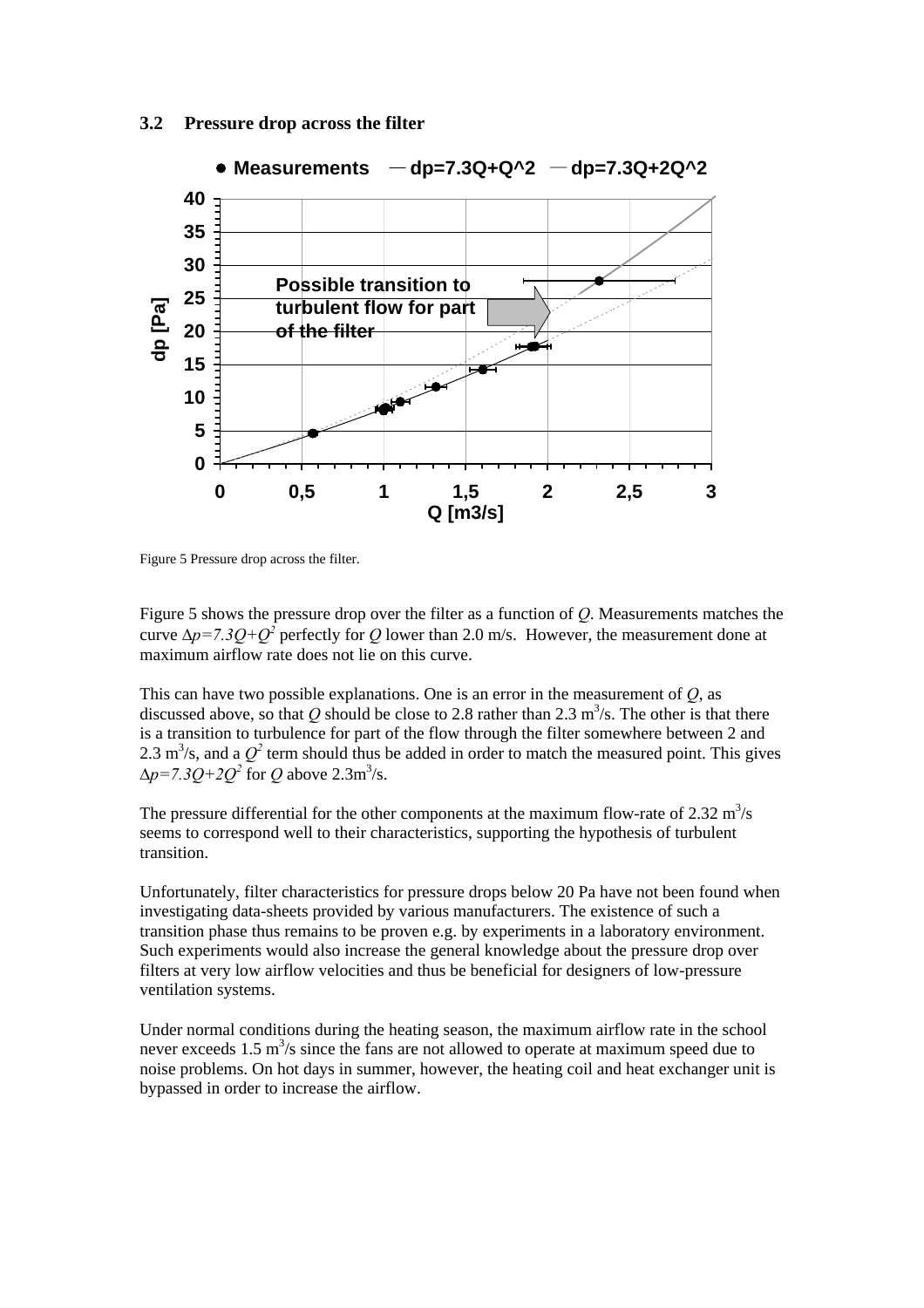

**3.3 Pressure drop across the combined heat recovery and heating coil** 

Figure 6 Measured pressure drop over the combined heat recovery- and heating coil at the Mediå School

Figure 6 shows the pressure drop over the combined heat recovery and heating coil. Almost all measurements were done with three of the four parallel coils tightened, see Figure 3. The characteristics of this coil element is therefore adjusted by replacing *Q'* with *Q/4* in  $\Delta p = f(Q')$ , where  $f(Q')$  is the characteristics for coil number one. As can be seen,  $\Delta p = 2.8Q + 0.6Q^2$  gives a nearly perfect match for these measured points.

However, the airflow through the four different coils varies considerably because the coils are placed perpendicular to the main airflow direction. An increased flow resistance is therefore expected.

The formula  $\Delta p = 2.8Q + 1.3Q^2$  matches the measurements done with all four coils fully open and fans running at maximum speed. The filter characteristic was used to estimate the lower airflow rates under these conditions. Except from one point (at  $Q = 1.52 \text{ m}^3/\text{s}$ ), the resulting points seem to fit  $\Delta p = 2.8Q + 1.3Q^2$  slightly better than  $\Delta p = 2.8Q + 0.6Q^2$ .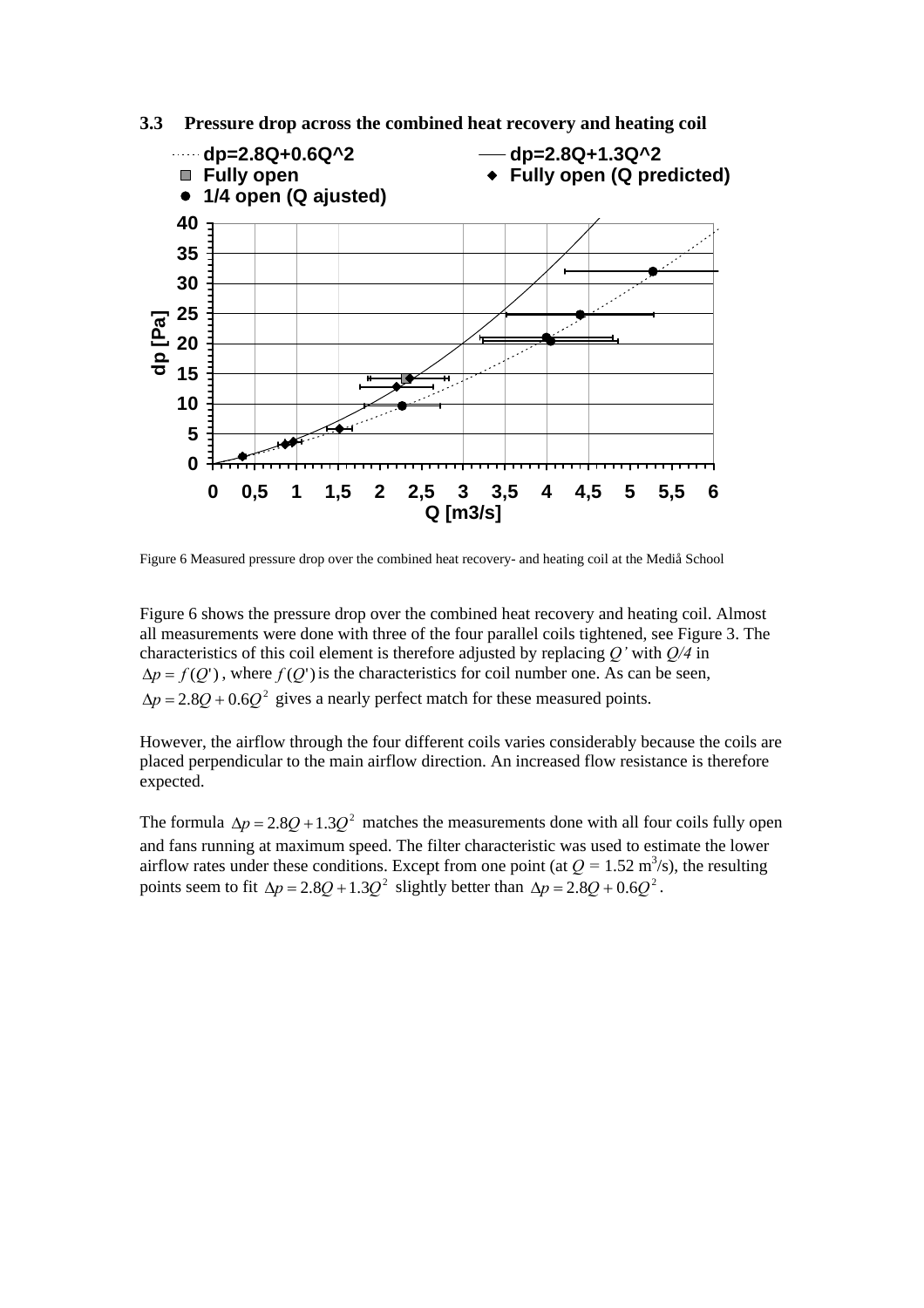

#### **3.4 Pressure drop from the distribution duct to the extract chamber**

Figure 7 Pressure drop between the distribution duct and the extract chamber.

Figure 7shows the pressure drop from the distribution duct to the extract chamber, i.e. from point 7 and 13 in Figure 1. Hatches were maintained fully open except for one measurement where they where in minimum opening position. Note that in order to provide background ventilation they are never allowed to close fully.

Considerations regarding these measurements, the corresponding airflow velocities and the design of the air supply openings indicate that viscous friction dominates caused by the air supply units dominates when the hatches are fully open. When the hatches "close", minimizing the exhaust opening from the classrooms to the extract chamber, a turbulent contribution further reduces the airflow.

Thus, the supply resistance over the supply openings can be modelled as proportional to the airflow rate. The contribution from the exhaust openings can be neglected when the hatches are open, and modelled as standard airflow openings proportional to the square of the airflow rate when they are in closed position.

#### **3.5 Pressure drop out through the roof tower**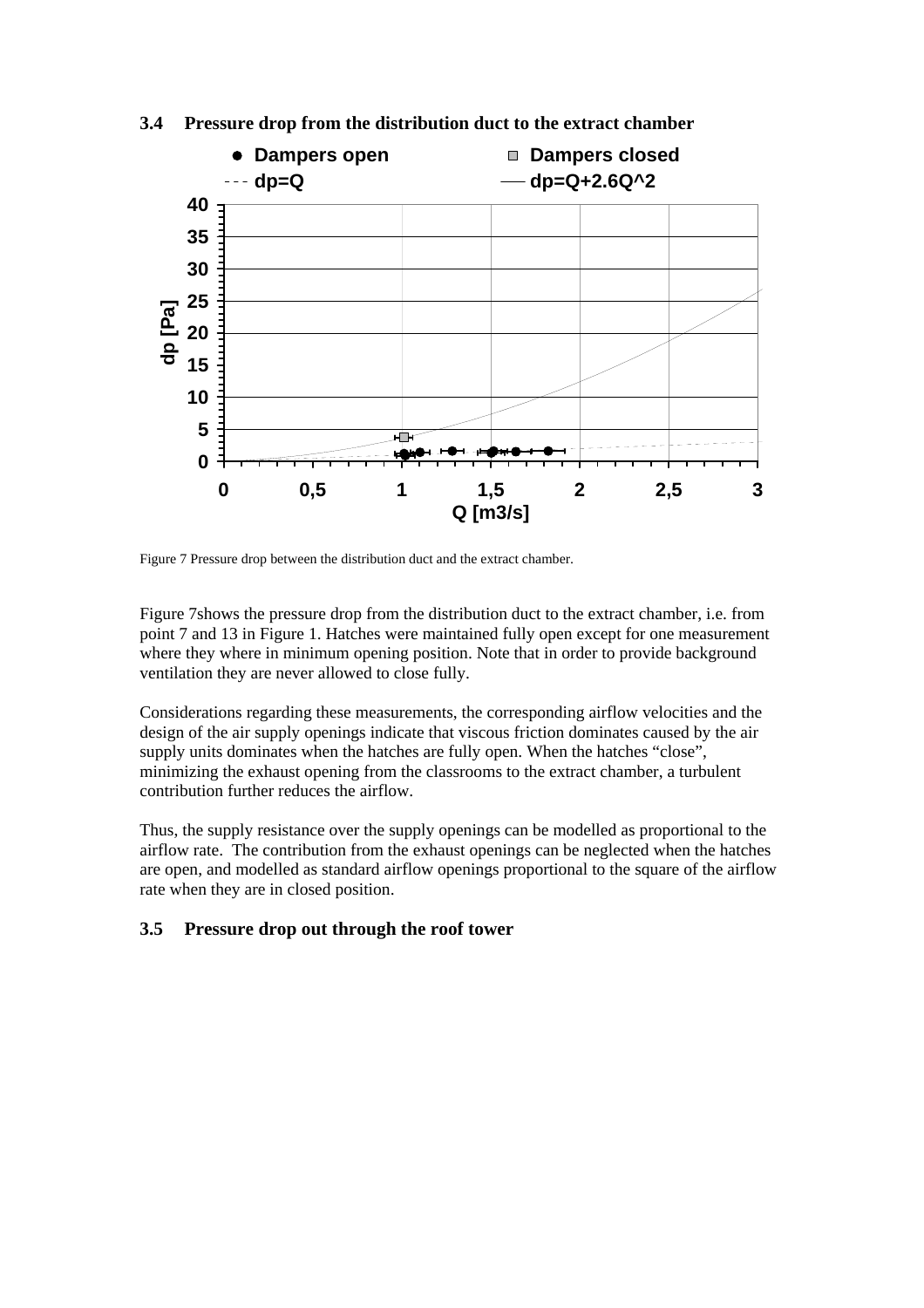

Figure 8 Measured pressure drop across the combined outlet vents and the heat recovery coil in the roof tower at the Mediå School.



Figure 9 Installation of measurement tube on the roof tower wall.

Figure 8 presents the measured pressure drop over the heat recovery coil and the outlet vents in the roof tower shown in Figure 9. The considerable spread in the measured values is due to wind influence. The geometry of the roof tower is triangular, with one heat-recovery coil on each side. The vents just outside the coils have a special design in order to prevent entrance of rain, snow and wind that would reduce the heat recovery effectiveness.

The design of these vents will not be shown here, but the measurements indicate that they are highly sensitive to wind even at low wind speeds. Recall that the measurements were done at low wind speeds, typically around 0.5 m/s. For unfavourable wind directions, vents on two sides can close. As a result, the total airflow is enforced out of only one of the heat-recovery coils, increasing the pressure drop by a factor of three or more.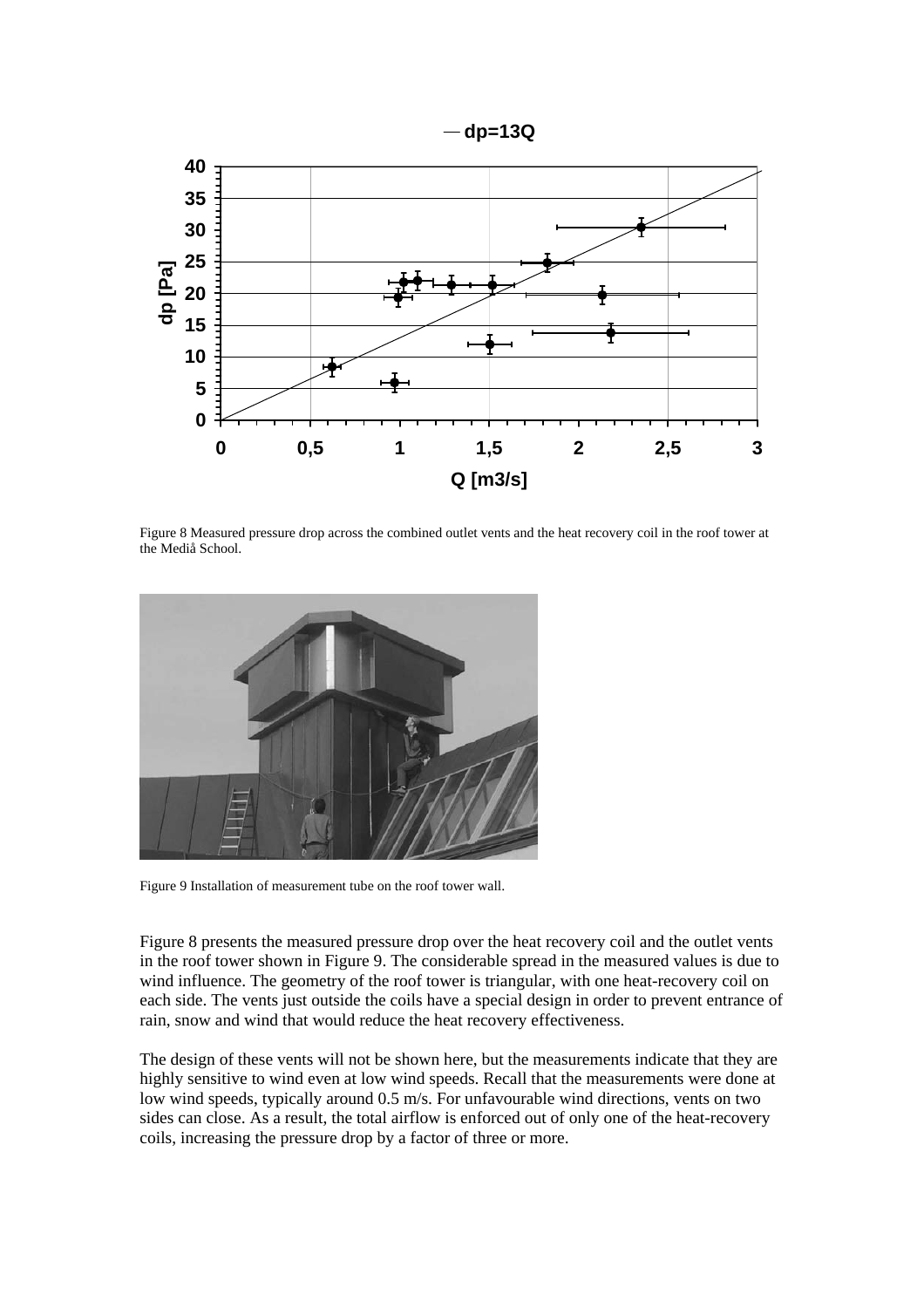Wind data at the time of the measurements were analysed. Unfortunately, no correlation that could be used to relate the wind speed and direction to the measured pressure drops was found. The formula  $\Delta p = 13Q$  is therefore proposed to represent the average pressure characteristics for the roof tower.



#### **3.6 Fan characteristics**

Figure 10 Measurements and fan characteristics for the supply fan at the Mediå School.



Figure 11 Measurements and fan characteristics for the extract fan.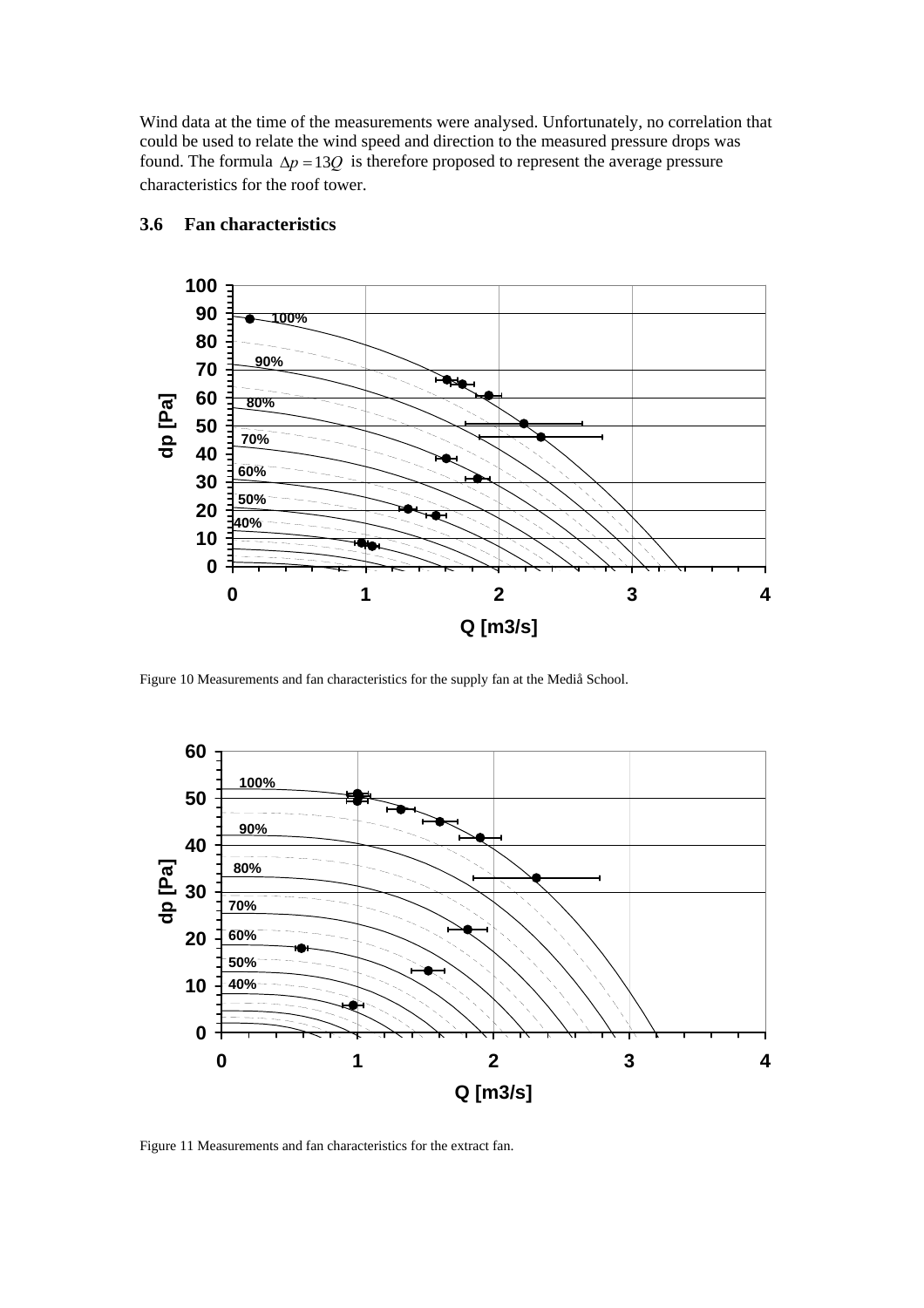Figure 10 and Figure 11 show the characteristics for the supply- and extract fan (points 2 and 14 in Figure 1) for different frequencies (n) shown as a percentage of maximum frequency

 $(n = np \cdot 100\%$  where  $n_{MAX}$  $np = \frac{n}{n}$ . Note that due to noise problems, the supply fan is never

allowed to operate are never allowed to operate at more than 85 % of its maximum frequency, while the limit for the extract fan is set to 70 %.

The characteristics are decided on the basis of measurements for the maximum frequency and adapted to the following polynomial expression:

$$
\Delta p(Q) = \sum_{i=0}^{3} a_i Q^i \tag{3-1}
$$

In order to obtain characteristics for lower frequencies, an initial approximation is made by applying the affinity equations for axial compressors:

(3-2)

$$
\frac{Q}{Q_{MAX}} = np
$$
  

$$
\frac{dp}{dp_{MAX}} = np^2
$$
  

$$
\frac{P}{P_{MAX}} = np^3
$$

*P* is the delivered fan effect. This set of equations is valid if the fan efficiency is independent of *np*. For fan frequencies close to  $n_{MAX}$  i.e. when np is close to one, this is likely to be a good assumption. When the difference is important *Q* and hence the fluid velocities will be significantly reduced and the related head and friction losses can differ considerably from the situation with maximum fan frequency.

However, modifying the polynomial coefficients in Equation (3-1) according to the affinity equations gave very good results for the two axial fans at Mediå School, even for the lower frequencies. The polynomial fit coefficients  $a_0$ - $a_3$  were modified as follows:

$$
a_i(np) = a_i_{n = n_{MAX}} \cdot np^{2-i}
$$
 (3-3)

For the extract fan, the resulting fit coefficients are:  $a_0(np) = 52 \cdot np^2$ 

 $a_1(np) = 0$  $a_2(np) = 0$  $a_3(np) = -1.6 \cdot np^{-1}$ (3-4)

Some minor modifications of Equation (3-3) are made in order to improve the accordance with the measurements for the supply fan: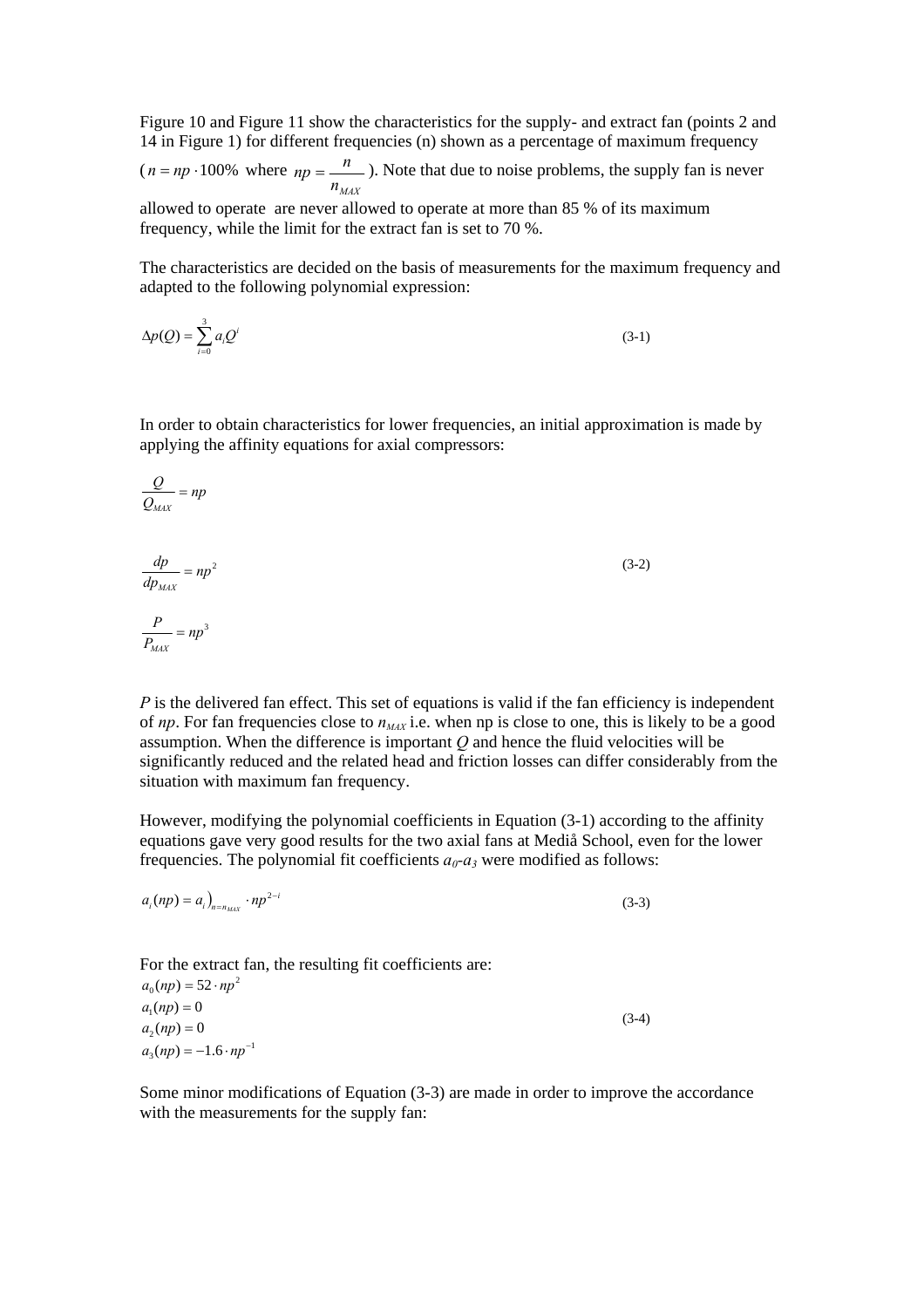$a_0(np) = 89 \cdot np^2 + 2.5 \cdot np - 2.5$  $a_1(np) = -5.5 \cdot np^1$  $a_2(np) = -4 - 5 \cdot np + 5$  $a_3(np) = -0.7 \cdot np^{-1}$  $(3-5)$ 

Introducing Equations (3-4) and (3-5) into Equation (3-1) give complete polynomial expressions for the extract and supply fan for any fan frequency. In Figure 10 and Figure 11 they are plotted with 5% intervals from *np*=20% to *np*=100%.



### **3.7 System pressure characteristics**

Figure 12 Total pressure drop for the ventilation system at the Mediå School (solid line) plotted together with the fan characteristics for the fans running at maximum speed, as well as the effect of thermal buoyancy (horizontal dashed line) for a particular moment. The sum of the pressure rise due to fans and thermal buoyancy (wind effects are neglected) must equal the system pressure drop. Thus, the system operates at the intersection between these two curves.

Formulae for the pressure drop over all components in the ventilation system at the Mediå School have now been empirically derived. Summing up, the pressure drop in the system can be expressed as:

$$
\Delta P = 29.1Q + 2.3Q^2, \ Q < 2
$$

(3-6)

 $\Delta P = 29.1Q + 3.3Q^2$ ,  $Q > 2.3$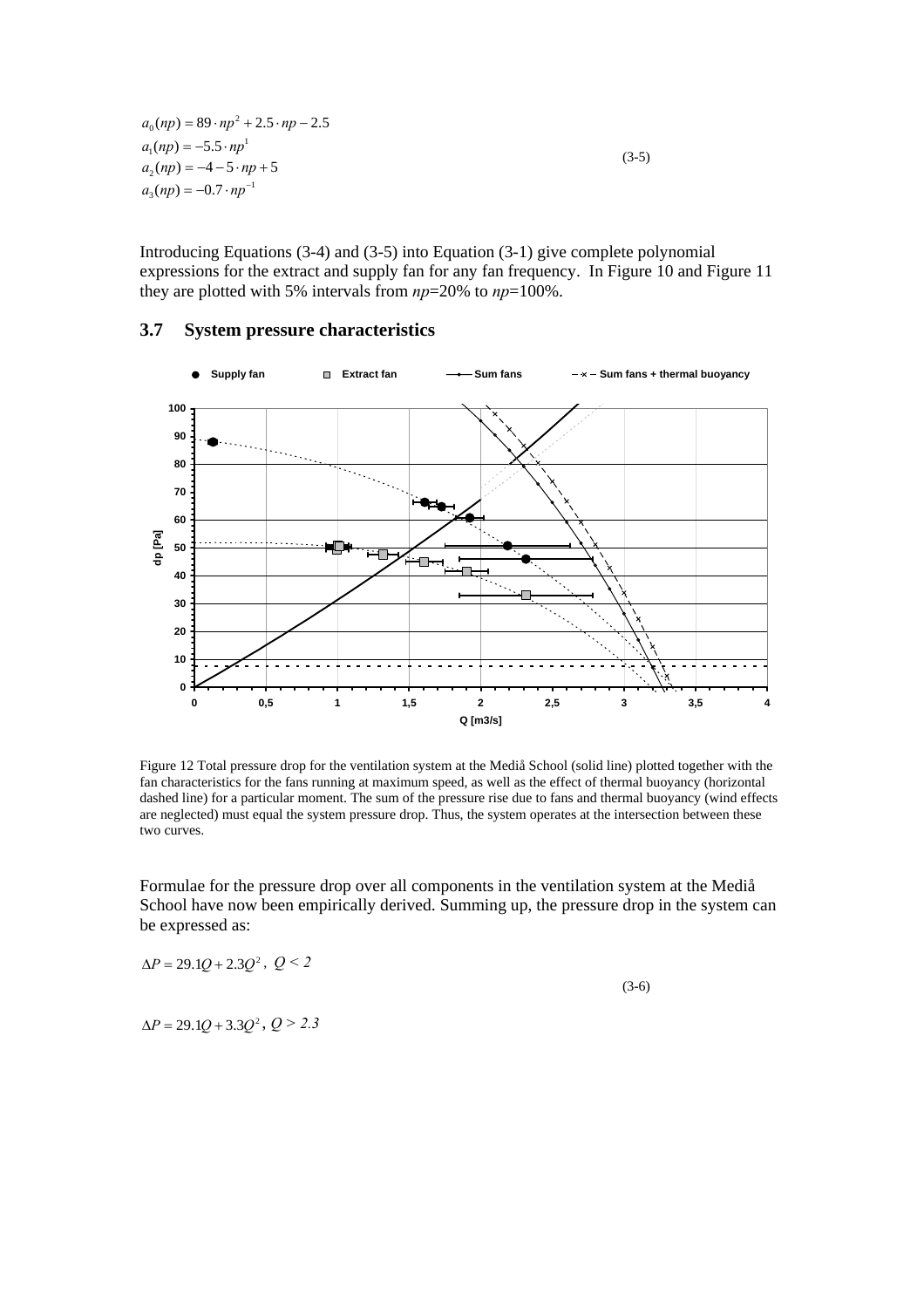when the hatches in the classrooms are in open position. From Figure 7 it can be seen that  $2.6Q<sup>2</sup>$  should be added to these formulae when the hatches are closed. In addition, the fan openings will entail an additional resistance that should be taken into account when the fans are not operating.

In Figure 12, Equation (3-6) is plotted (solid line) together with the fan characteristics for both fans running at 100%. The volumetric flow rate measured when the supply and extract fan were operating at their maximum represent a capacity test of the system.

The effect of thermal buoyancy can be calculated accurately at any time since the temperatures in the ventilated rooms are monitored continuously. At the time of the capacity test, this effect was predicted to 7.5 Pa.

The measured airflow rate during the capacity test was  $2.32 \text{ m}^3/\text{s}$ . In Figure 12 it can be seen that the curve for the sum of the fans and thermal buoyancy intersects the curve for the system pressure drop exactly at this flow rate. This indicates that the measurements of the pressure differentials are correct

The horizontal dashed line in Figure 12 indicates the effect of thermal buoyancy at the time of the capacity test. It was predicted to 7.5 Pa. It can be seen that it intersects the system loss curve at  $0.25 \text{ m}^3/\text{s}$ , which is the flow-rate if the fans are turned off and the classroom hatches are left open.